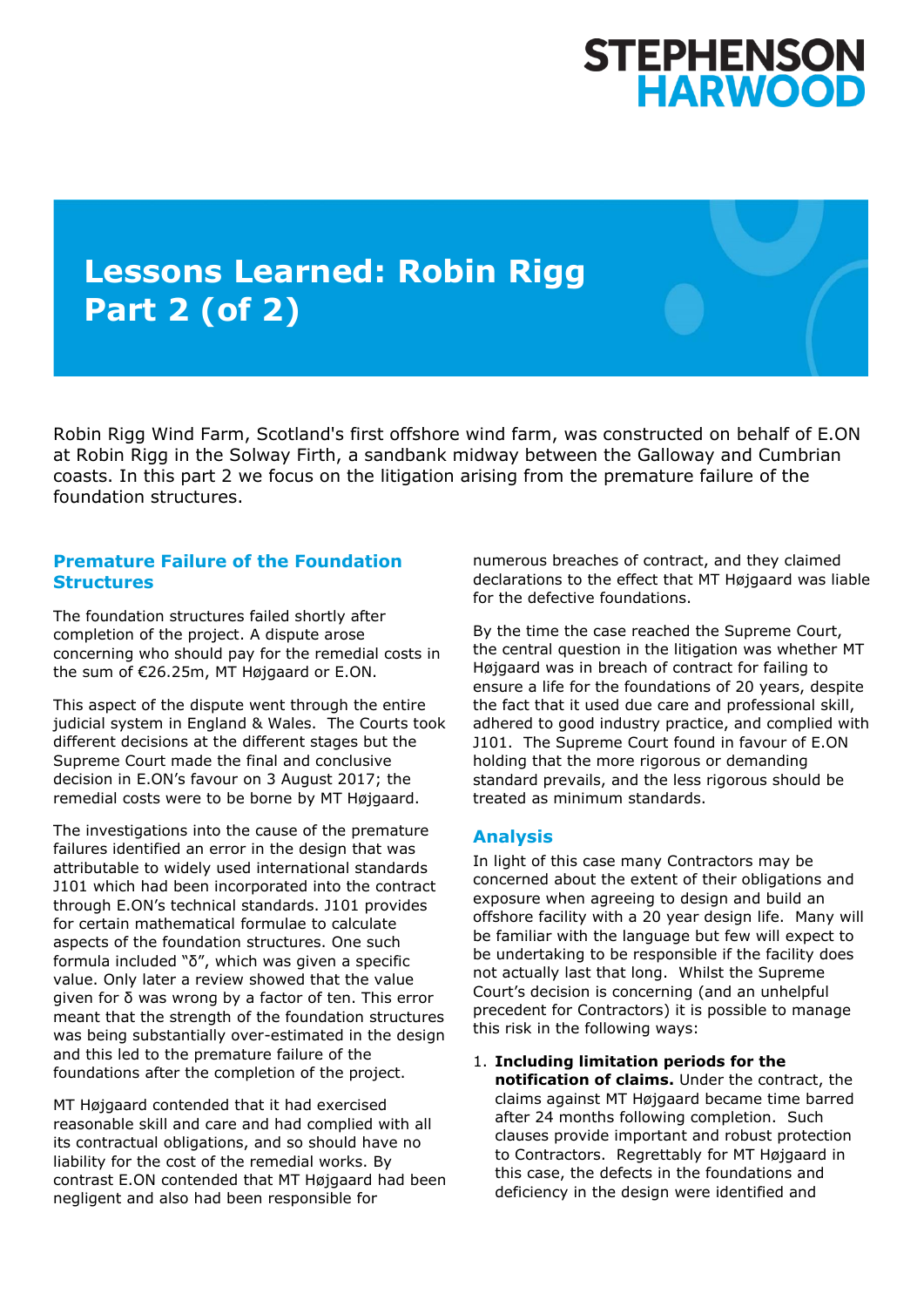notified by E.ON within the 24 month period. If robustly drafted, the limitation period for claims for defects, which are typically found within the warranty clauses, provide Contractors with significant comfort against this potentially very long tail exposure.

- 2. **Including a clause excluding liability for consequential losses.** The biggest exposure is probably the exposure to a claim for loss of profits if the wind farm is no longer generating energy. An appropriately drafted consequential loss clause would protect against this exposure.
- 3. **Including an order of precedence clause.** Contractors are often presented with draft contracts with multiple overlapping and potentially conflicting obligations. Some of these will be specific such as to design and build in accordance with the client's technical requirements whilst others may be broader such as to ensure the works are of "*satisfactory quality*" or "*fit for purpose*" or to have a "design life of 20 years". The Supreme Court's reasoning in this case is a cause for concern for Contractors. Even if contractual requirements are in tension or conflict, the approach adopted by the Supreme Court suggests that the Contractor is taking on the burden of meeting each (and the consequences of a failure to do so). The Supreme Court held that the more rigorous or demanding of the standards prevails, and the less rigorous should be treated as minimum standards. (Of course, which standard is the more rigorous may only be assessed in hindsight, once the failure has occurred and the Client has the opportunity to trawl through the contractual and technical requirements to identify any requirement that has been breached. This is in contrast to the position of the Contractor during the design and build process that can simply do its best with the multiple overlapping and potentially inconsistent standards.) A detailed and structured order of precedence clause could be used to rebalance the position because it could confirm which obligation should take precedence when there is a conflict.
- 4. **Avoiding language that suggests that each requirement is simply a minimum standard.** Such language may mean that there is not a conflict and the order of precedence clause does not apply.
- 5. **Using reasonable skill and care language to qualify obligations.** Contractors also need to be wary of accepting clauses requiring the facility/ work to be of "satisfactory quality", "fit for

purpose" or to have a specified design life whilst at the same time committing to build in accordance with the client's (potentially conflicting) technical requirements. Where possible, the obligation should be deleted or qualified so that it is an obligation on the Contractor to exercise reasonable skill and care to design and build the facility to be of satisfactory quality, fit for purpose or for the specified design life. By including the "reasonable skill and care" language the strict obligation may be watered down to be an obligation not to act negligently, with the result that the Client will find it more difficult to prove a breach.

- 6. **Including an overall cap on liability.** This should ensure that the total exposure is limited, provided that there are no inappropriate carve outs.
- 7. **Insurance.** The Construction All Risks Policy that is purchased for the project would ideally have a "maintenance period" that is consistent with the limitation period referenced in point 1 above. Where this is the case, the physical loss or damage that occurs during this period may be insured under the Construction All Risks Policy. It may also be possible for the Contractor to buy specialist liability insurance policies if additional cover is considered appropriate.

Clients should also have regard to the extent to which the risk of premature failure is insured even after expiry of the maintenance period in the Construction All Risks policy. In case this is of interest, please see our articles titled "FPSO Design Life" and "Insuring Design Risk".

<sup>©</sup> Stephenson Harwood LLP 2020. Any reference to Stephenson Harwood in this document means Stephenson Harwood LLP and/or its affiliated undertakings. Any reference to a partner is used to refer to a member of Stephenson Harwood LLP. The fibre used to produce this paper is sourced from sustainable plantation wood and is elemental chlorine free. LONADMIN/10456143/220420